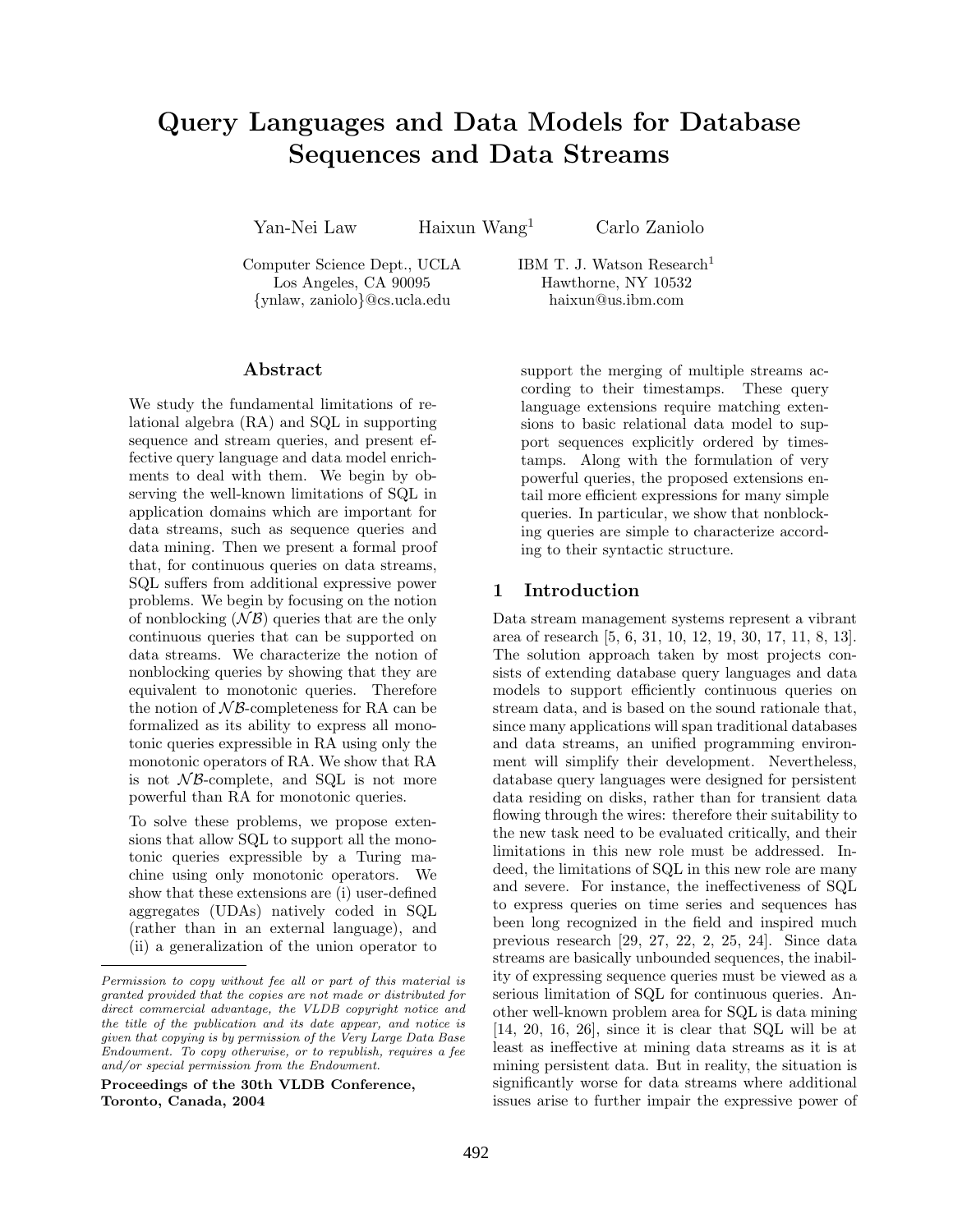SQL. One is that queries involving traditional aggregates or constructs such as NOT IN, NOT EXISTS, ALL, EXCEPT cannot be allowed since they are blocking, i.e., they do not return their results until they have seen the whole input [5]. Only nonblocking query operators can be allowed on data streams [5], and we will prove that all monotonic queries, and only those, can be expressed using nonblocking computations—a result that was first claimed in [34].

This set the stage for one more problem (the fourth in our list) inasmuch as relational algebra (RA) and SQL are not complete for nonblocking queries, since they can only express some monotonic queries using blocking operators. The final problem follows from the fact that traditional database applications would normally be developed by embedding SQL queries in procedural languages using cursor-based interface mechanisms. Therefore, expressive-power limitations of SQL would be remedied by writing in the procedural language the part of the application that could not be readily expressed in the embedded SQL query. But the cursor-based model of embedded queries is one where the the procedural language program sees a static window onto the database and controls the movement of the cursor via get-next statements. But as data streams arrive furiously and continuously, the data stream manager cannot hold the current tuple, and all that have arrived after that, waiting for the application to issue a get-next statement. Indeed, most of current data stream management systems do not support cursor-based interfaces to programming languages.

In summary, the lack of expressive power and extensibility that were already serious problems for SQL (as per the sequence queries and data mining queries) are now made much more severe by data streams, where blocking query operators are disallowed and the remedy of embedding the SQL queries into a procedural language is also compromised. Therefore, an in-depth study of this problem and its possible solutions is sorrily needed, given that only limited studies have been proposed in the past (see next section). We will also show that the problem has interesting implications on the data model to be used for data streams: for instance, the presence of time stamps is required for query completeness.

The paper is organized as follows. In the next section, we survey several data models for sequences and streams. In Section 3, we study nonblocking query operators which we prove equivalent to monotonic operators; in Section 4 we show the incompleteness of relational query languages with respect to monotonic operators. In Section 5, we introduce a native extensibility mechanism for SQL which the data model is suitable for data stream and sequence queries. Also, this extension is Turing Complete—the result proven in Section 6. In Section 7, we prove completeness

w.r.t. the functions computable by nonblocking computations. In section 8, we recap the benefits of the proposed extensions with sequence queries, data mining functions, and memory minimization.

# 2 Related Work

Significant projects on data streams include those described [5, 6, 31, 10, 12, 19, 30, 17, 11, 8, 13]. In this section we discuss issues such as blocking operators, data model, and query power that are most significant for this paper.

The Tapestry project was the first to model data streams as append-only databases supporting continuous queries [31]. The problem of blocking operators was also identified in [31] strategies were suggested for overcoming this problem for monotonic queries. Indeed the close relationship between monotonicity and nonblocking queries has been understood for a long time, however as far as we know, there has been no previous attempt to prove or formalize this relationship. For instance, two excellent survey papers [5, 13] clearly note the relationship, but make no statement to the fact that queries expressible by nonblocking operators are exactly the monotonic queries—more remarkably this property is not even mentioned as a 'folk theorem,' or a formal conjecture. Even the work presented in [32], these focuses on overcoming the blocking operator problem has not pursued their formal characterization. The work described in [32] presents an interesting approach for overcoming the problems of blocking operators using punctuated data streams. The data stream is modelled as an infinite sequence of finite lists of elements. Then punctuation marks can be viewed as predicates on stream elements that must evaluate to false for every element following the punctuation. Note that a punctuation is an ordered set of patterns which indicates what should be output and stored for future uses and when it should be output. Then a stream iterator is proposed that accessing the input incrementally, outputting the results as another punctuated stream and storing the state, based on the punctuation of the input elements. To achieve this, a unary stream iterator is defined as five components (inital state, step, pass, prop, keep), where inital state is the iterator state before any tuple arrives, step is a function that takes new tuples and a current state and output new tuples and a modified state and pass, prop, keep are three behavior functions that take punctuation marks and state as input and returns additional outputs tuples, output punctuation, and a modified state. Clearly, the structure of unary stream iterators is similar to that User-Defined Aggregates (UDAs) which we will show (i) can also deal with punctuation, (ii) are defined natively using SQL, and (iii) make the SQL's expressive power equivalent to that of a Turing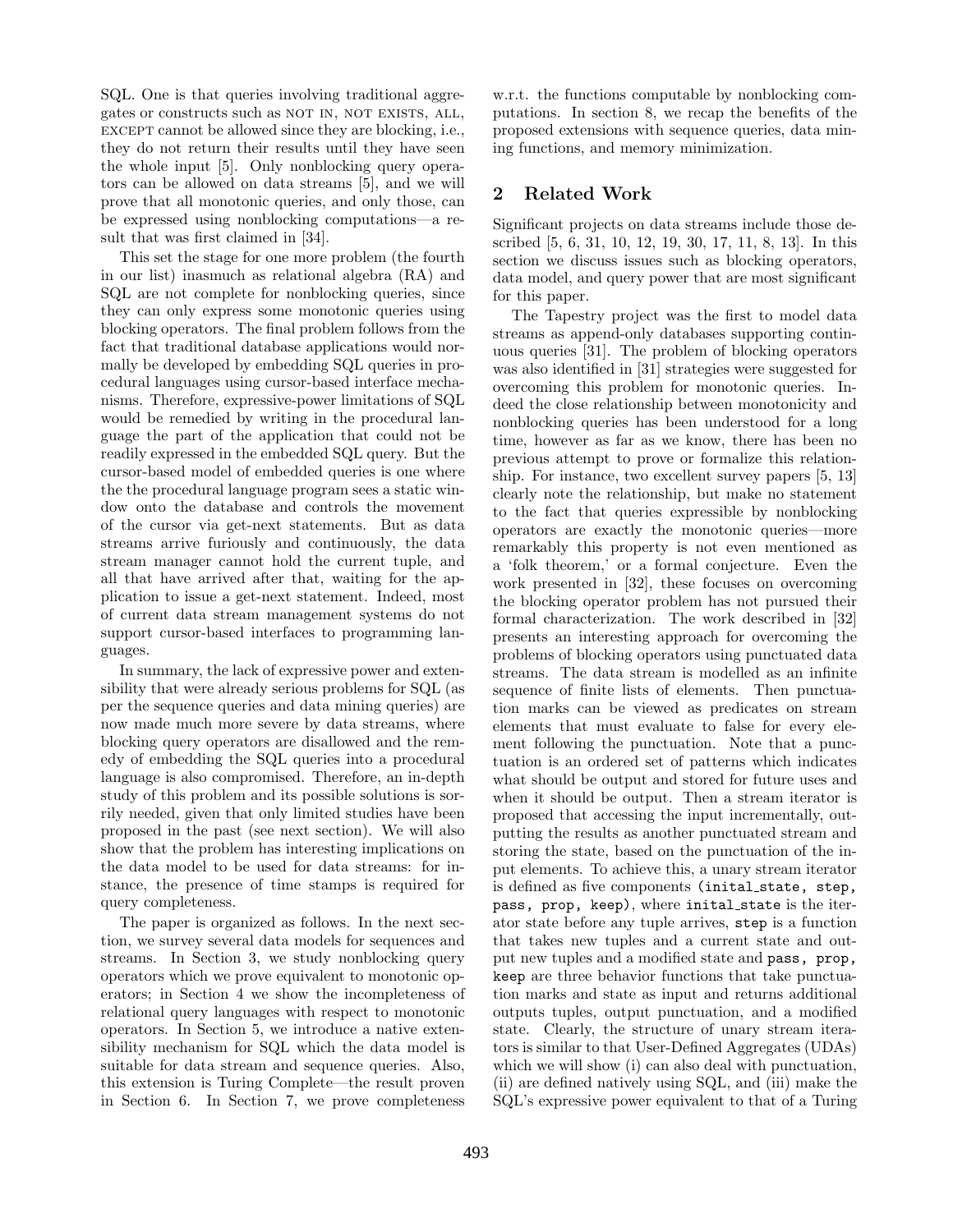machine. The use of UDAs for enhancing the power of query languages for data streams is also been advocated by the Aurora project [8], where non-SQL operators are however used to define UDAs.

While although the objective of overcoming the expressive power limitations caused by the exclusion of blocking operators provides the clear motivation for much previous work, at the best of our knowledge, there has been no attempt to characterize how much expressive power is lost without blocking query operators, or how much power is gained back with extensions such the unary stream operators [32], or the UDAs used in Aurora [8]. (In this paper, we will prove that the power loss due to blocking operators and the power gain due to UDAs are both very high.)

Although there has been no formal investigation of the limitations of SQL for data stream applications, the investigations for other application domains of interest are nearly too many to mention. Of particular significance are those focusing on sequence queries, including those presented in [29, 27, 22, 2, 25, 24]. In particular, the sequence model called  $\mathcal{S}\mathcal{E}\mathcal{Q}$ , introduced in [28], focuses on possible extensions to the relational data model and relational algebra. Therefore, manyto-many relations are defined between a set of records and a countable totally ordered domain (e.g., the integer set) to give positions for each record, along with two new classes of sequence operators, the positional operators and record-oriented operators. The expressive power entailed by these extensions, however, is not characterized.

Similar extensions to the relational model and relational algebra however have not been pursued in later studies of sequence queries [2, 25, 24] and stream queries and will not be considered in this paper. In this paper, we followed the generally accepted model of viewing data streams as bags of append-only of ordered tuples. In fact, we will show that (in Section 7) that time stamps must be added to achieve the completeness for non-blocking queries. After this necessary addition, our data stream can be modelled as an unbounded appended-only bags of elements <tuple, timestamp> as in CQL [4, 21], along the line of SQL (although CQLs Istream, Dstream and Rstream are not considered in this paper).

# 3 Nonblocking Query Operators

We can now formalize the notion of sequences as a bridge between database relations and streams. Sequences consist of ordered tuples, whereas the order is immaterial in relational tables. Streams are sequences of unbounded length, where the tuples are ordered by, and possibly time-stamped with, their arrival time. An open problem in this line of research is to find what generalizations of the relation data model, algebra, and query languages are needed to deal with

sequences and streams [5]. In this section, we will characterize:

- The blocking/nonblocking properties of operators independent of the language in which they are expressed, and
- The abstract properties of stream functions expressible by blocking/nonblocking operators.

According to [5] 'A blocking query operator is a query operator that is unable to produce the first tuple of the output until it has seen the entire input.' In an operational reading of this definition 'until it has seen the entire input' will be taken to mean 'until it has detected the end of the input'. For instance, the traditional aggregates in SQL never produce any tuple until they have seen the last input tuple: thus these are blocking operators. Since continuous queries must return answers without waiting for tuples that will arrive in the future, blocking operators are not suitable for stream processing [5]. Nonblocking operators are instead suitable for stream processing. We can now define nonblocking operators, as follows (the opposite of the statement used to define blocking operators): 'A nonblocking query operator is one that produces all the tuples of the output before it has detected the end of the input.' Here we have discussed operators that are either blocking or nonblocking; but the case of partially blocking operators is also possible, although less frequent in practice. For instance, an online average aggregate that returns results during the computation but also the final result at the end is partially blocking. To characterize the properties of stream operators we will first formalize the notion of sequences, and computation on sequences.

**Definition 1** Sequence: Let  $t_1, \ldots, t_n$  be tuples from a relation R. Then, the list  $S = [t_1, \ldots, t_n]$  is called a sequence, of length n, of tuples from R. The empty sequence is denoted by  $[ \cdot, \cdot ]$  has length 0.

Observe that the tuples  $t_1, \ldots, t_n$  in the sequence are not necessarily distinct. We will use the notation  $t \in S$ to denote that, for some  $1 \leq i \leq n$ ,  $t_i = t$ .

**Definition 2** Presequence: Let  $S = [t_1, \ldots, t_n]$  be a sequence and  $0 < k \leq n$ . Then,  $t_1, \ldots, t_k$  is the presequence of S of length k, denoted by  $S^k$ .  $[ \ ]$  is the zero-length presequence of S.

Definition 3 Partial Order: Let S and L be two sequences. Then, if for some k,  $L^k = S$  we say that S is a presequence of L and write  $S \sqsubseteq L$ . If  $k < n$ , we say that S is a proper presequence of L and write  $S \sqsubset L$ .

Given a relation  $R \subseteq$  is a partial order (reflexive, transitive, and antisymmetric) on sequences of tuples from R. We can now consider operators that take sequences (streams) as input and return sequences (streams) as output. For instance consider an operator  $G$  that takes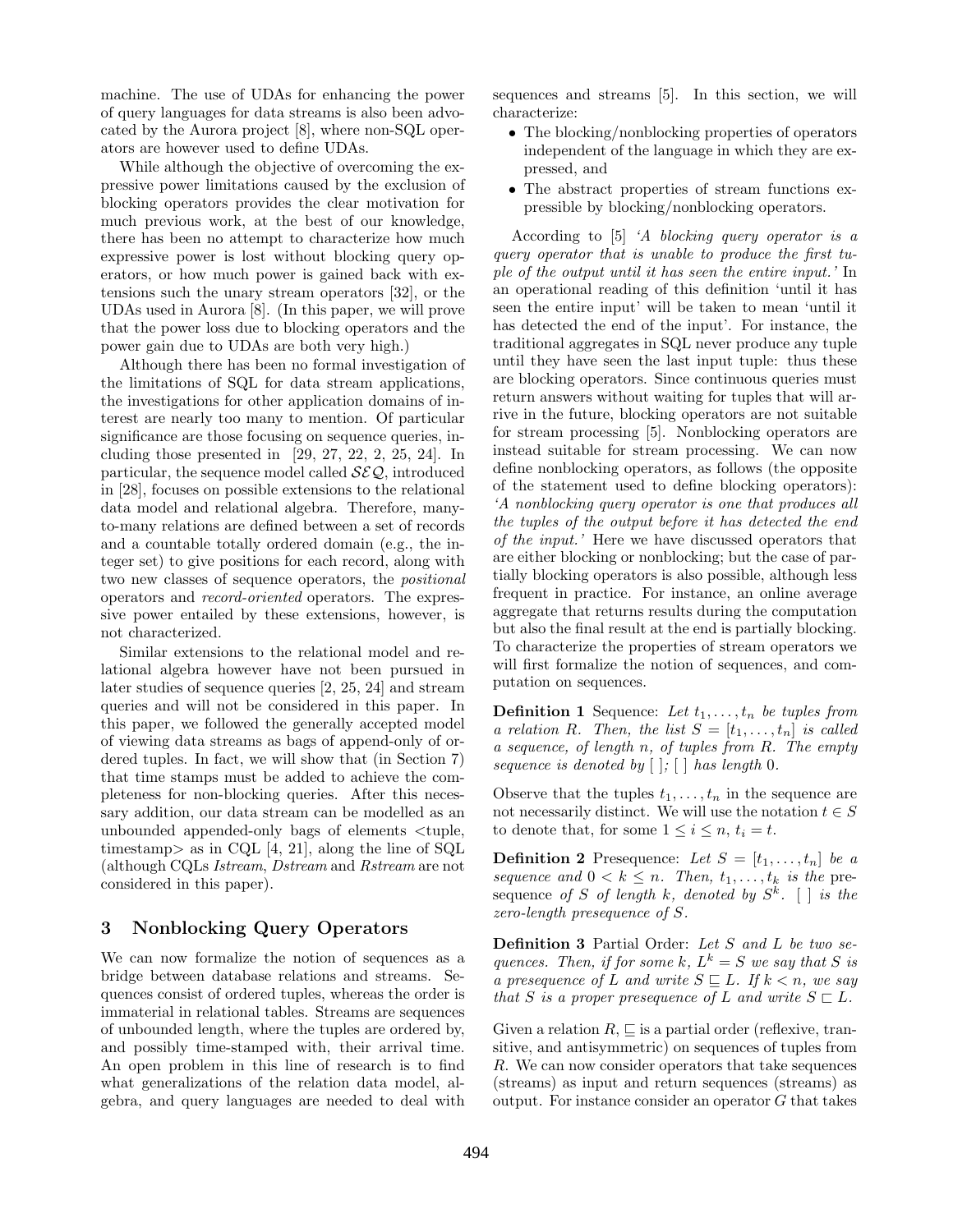a sequence S as input and produces a sequence  $G(S)$ as output:

$$
S \longrightarrow \boxed{G} \longrightarrow G(S)
$$

G operates as an incremental transducer, which for each new input tuple in S, adds zero, one, or several tuples to the output. At step j, G consumes the  $j^{th}$ input tuple and produces any number of tuples as output. But rather than focusing on the new output produced at step  $j$ , we will concentrate on the *cumulative* output produced up to and including step  $j$ . Thus, let  $G^{j}(S)$  be the cumulative output produced up to step j by our operator  $G$  presented with the input sequence S.  $G^{j}(S)$  is a sequence whose content and length depend on  $G$ ,  $j$  and  $S$ . Consider, for instance, a sequence of length n, i.e.,  $S = S^n$ . If G is a traditional SQL aggregate, such as SUM or AVG, then  $G^j(S)$  is the empty sequence for  $j < n$ , while, for  $j = n$ ,  $G^{j}(S)$  contains a single tuple. However, if G is the continuous count (continuous sum), defined as follows: for each new tuple, G returns the count of tuples (sum of a particular column) of the tuples seen so far—i.e., of  $S^j$ , then, by definition,  $G^j(S) \sqsubseteq G^k(S)$ , for  $j \leq k$  — i.e., the output produced till step  $j$  is a presequence of that produced till step  $k$ . A null operator  $N$  is one where  $N(S) = \lceil \cdot \rceil$  for every S. We now have the following definitions:

**Definition 4**  $A$  non-null operator  $G$  is said to be

- blocking, when for every sequence  $S$  of length  $n$ ,  $G^j(S) = [ ]$  for every  $j < n$ , and  $G^n(S) = G(S)$
- nonblocking, when for every sequence S of length  $n, G^{j}(S) = G(S^{j}),$  for every  $j \leq n$ .

Therefore, a blocking operator is one that does not deliver any tuple in the output until the final input tuple. Instead, a nonblocking operator is one that performs the computation incrementally, i.e., the cumulative output at step  $i < n$  (for an input sequence S of length  $n$ ), can be computed by simply applying  $G$  to the presequence  $S^j$ . Partially blocking operators are those that do not satisfy either definition, i.e., those where, for some  $S$  and  $j$ :

$$
[ ] \sqsubset G^j(S) \sqsubset G(S^j).
$$

We would like now to elevate our abstraction level from that of operators and programs to that of mathematical functions. We ask the following question: what are the functions on streams that can be expressed by nonblocking operators? There is a surprisingly simple answer to this question:

**Proposition 1** A function  $F(S)$  on a sequence S can be computed using a nonblocking operator, iff F is monotonic with respect to the partial ordering  $\Box$ .

*Proof:* Say that  $S^j \subseteq S^k$ , i.e.,  $S^j$  is a presequence of  $S^k$ , and  $j \leq k$ . Let G be a nonblocking computation on S. Then  $G(S^j) = G^j(S^j) = G^j(S^k)$ , where

 $G^{j}(S^{k}) \sqsubseteq G^{k}(S^{k}) = G(S^{k})$ . Thus 'nonblocking' implies'monotonic'. Vice versa, say that we have a monotonic function  $F(S)$  that can be computed by an operator  $G(S)$ . If G is nonblocking, the proof is complete. Otherwise, consider the operator  $H(S)$  defined as follows:  $H^j(S^n) = G^j(S^j)$ . We have that  $H(S) = G(S)$ and  $H$  is nonblocking. QED.

Streams are infinite sequences; thus only nonblocking operators can be used to answer queries on streams. We have now discovered that a query Q on a stream S can be implemented by a nonblocking query operator iff  $Q(S)$  is monotonic with respect to  $\Box$ . The traditional aggregate operators (max, avg, etc.) always return a sequence of length one and they are all nonmonotonic, and therefore blocking. Continuous count and sum are monotonic and nonblocking, and thus suitable for continuous queries.

**Order!** In this section we have considered *physically* ordered relations, i.e., those where only the relative positions of tuples in sequence are of significance. In the next section, we will consider unordered relations, i.e., the traditional database relations, that we will call Codd's relations. Later, we will study logically ordered relations, i.e., sequences where the tuples are ordered by their timestamps or other logical keys. All three types of relations are important, since each type is needed in different applications and they have complementary properties.

For instance, the OLAP functions of SQL:1999 can compute the average of the last 100 tuples in the sequence (physical window). Besides OLAP functions, aggregates, such as continuous sum, and online average [15], are dependent on the physical order of relations. The physical order model is conducive to great expressive power, but cannot support binary operators as naturally as it does for unary ones. For instance, in SQL the union of two tables T1 and T2 is normally implemented by first returning all the tuples in T1 and then all the tuples in T2. The resulting operator, is not suitable for continuous queries, since it is partially blocking (and nonmonotonic) with respect to its first argument T1 (since tuples from T2 cannot be returned until we have seen the last tuple from T1). These issues can either be resolved by using Codd's relations (next section) or logically ordered relations, discussed in Section 7.

## 4 Unordered Relations, RA & SQL

Codd's relational model views relations as sets of tuples where the order is immaterial (commutativity property). In these relations duplicates are disallowed via candidate keys (or, duplicates can be simply disregarded as via the idempotence property). Thus relations are sets ordered by set containment, ⊆. For Codd's relations the notions  $\subseteq$  and  $\sqsubseteq$  coincide. (In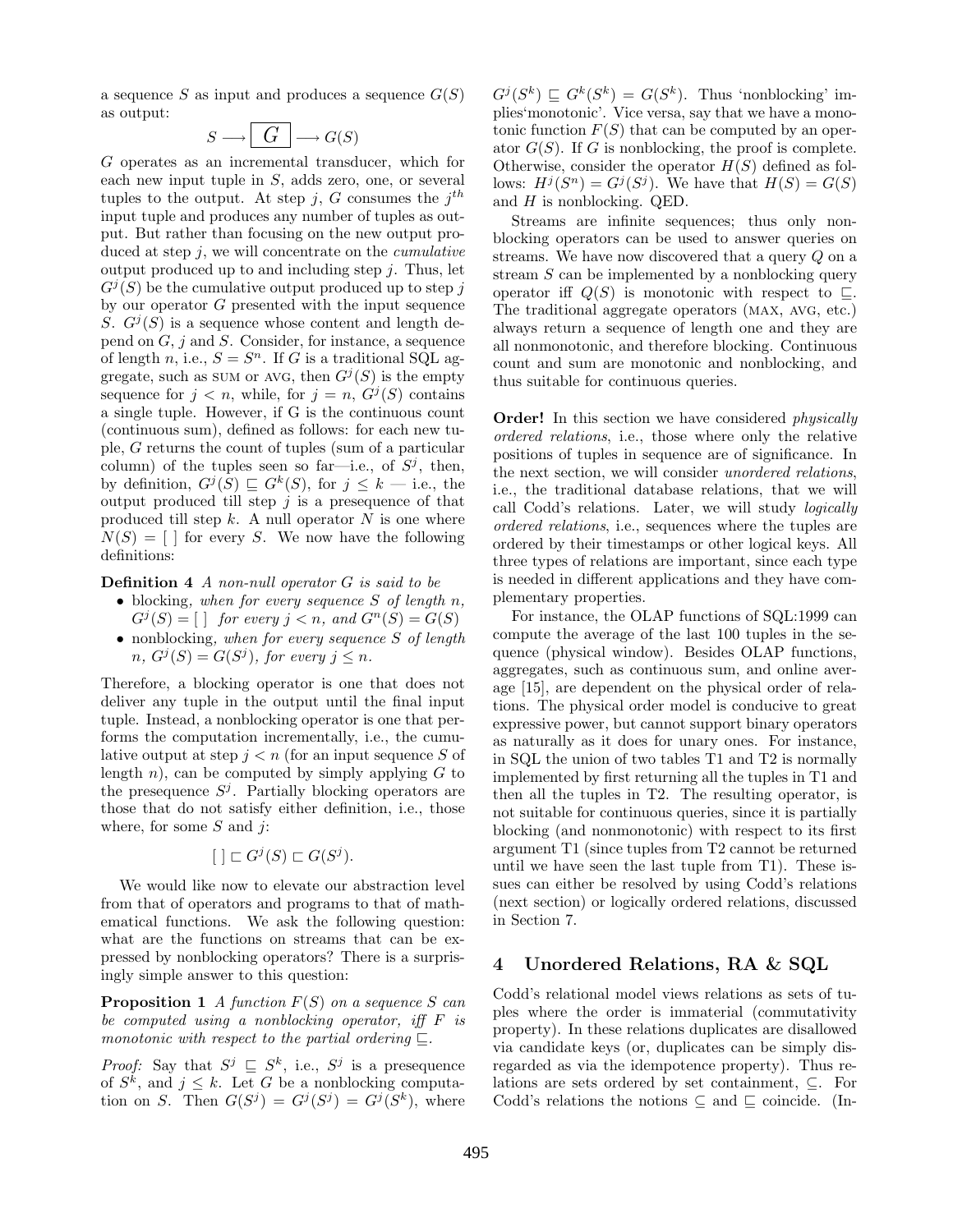deed  $\subseteq$  always implies  $\subseteq$ ; moreover, if  $R_1 \subseteq R_2$ , then  $R_2$  can be arranged as a presequence identical to  $R_1$ followed by the remaining tuples in  $R_2 - R_1$ , if any.) Therefore we have the following theorem:

#### **Proposition 2** A unary query operator on Codd's relations is nonblocking iff it is monotonic w.r.t.  $\subset$ .

Since we are only interested in deterministic queries, the only operators that are legal on Codd's relations are those that deliver the same results for any order in which the tuples are arranged in the table—also independent of duplicates if these are present. (Of course, 'same results' here means results that are equal in terms of set equality.) For instance, the select and project operators of relational algebra, traditional aggregates and continuous count are legal operators on Codd's relations, since their results do not depend on the order of tuples. However, continuous sum, or continuous averages, is not a valid operator on a Codd's relation since it produces results that depend on the order in which the tuples are arranged (if they are not identical).

Union and Cartesian product are monotonic with respect to set containment and amenable to nonblocking implementations. Set difference  $R - S$  is instead antimonotonic and blocking with respect to its second argument. In fact no result can be returned for  $R-S$ until the last tuple of  $S$  is known. Therefore, query operators such as  $R-S$  should be avoided in expressing continuous queries on a data streams S. We explore the crippling effects of this limitation in the next section.

#### 4.1 Relational Algebra

A complete set of operators for relational algebra consists of the following operators:  $RA = \{\cup, \bowtie, \sigma, \Pi, -\}.$ The monotonic (i.e., nonblocking ) operators of relational algebra will be denoted  $N\mathcal{B}$ -RA, where  $N\mathcal{B}$ -RA  $= \{\cup, \bowtie, \sigma, \Pi\}.$ 

The class of queries expressible by RA (and many equivalent query languages) is called  $FO$  queries [3]. Let  $N\beta$ -FO denote the monotonic queries in FO. But some monotonic functions in FO are expressed using set difference, an operator not in  $N\mathcal{B}$ -RA. For instance, the intersection of two relations  $R_1$ and  $R_2$ , a monotonic operation, can be expressed as:  $R_1 \cap R_2 = R_1 - (R_1 - R_2)$ . On the other hand intersection is in  $N\beta$ -RA, since it can also be expressed as the natural join of its operands. But the conclusion is different for the coalesce and until queries discussed next.

Coalesce and Until We have a temporal domain, closed to the left and open to the right, which we will represent using nonnegative integers, originating at zero. (While examples are simpler with integers, any totally ordered temporal domain will do as well.) We use predicate  $p(I, J)$ , with  $I < J$ , to denote that the property p holds from point I, included, till point J, excluded. Thus, we use intervals closed to the left and open to the right. Our database consists of an arbitrary number of p facts, and of some q facts that use a similar interval-based representation. Then, the temporal-logic query  $\mathfrak{p}$  Until q is true when there exists a  $q(I, J)$  where p holds for every point before I. This query can be expressed in several ways [7, 9, 23]. Example 1 expresses it using non-recursive Datalog rules, that first coalesce the p intervals and then check if there is any interval that spans from 0 to the beginning of some q (second rule).

The bottom rule in Example 1 defines  $\mathsf{cep}(K)$  to hold for the 'covered end points' of intervals: i.e., when K is the endpoint of some interval that is contained in some other interval  $p(I, J)$ . The next rule from the bottom defines broken intervals as follows:  $broken(11, J2) holds true if (i) I1 is the start-point$ of some interval, (ii) J2 is the endpoint of an interval to its right, and (iii) there is a break point between the two in the form of the endpoint K that is not covered, i.e.,  $\neg \mathsf{cep}(K)$ . This break excludes (11, J2) from the coalesced intervals. Indeed, the third rule from the bottom defines coalesced intervals as those that satisfy conditions (i) and (ii), but are not broken.

Example 1 Until (pUq) & Coalesce (coalscp)

| $pUq(yes) \leftarrow$                 | $q(0, J)$ .                             |
|---------------------------------------|-----------------------------------------|
| $pUq(yes) \leftarrow$                 | coalscp $(0, I), q(J, .), I \geq J.$    |
| $\texttt{coalscp}(I1, J2) \leftarrow$ | p(11, J1), p(12, J2), J1 < J2,          |
|                                       | $\neg$ broken $(11, J2)$ .              |
| $broken(11, J2) \leftarrow$           | p(11, J1), p(12, J2), p(., K),          |
|                                       | $J1 \le K, K < I2, \neg \text{cep}(K).$ |
| $cep(K) \leftarrow$                   | $p(., K), p(I, J), I \leq K, K < J.$    |

The safe non-recursive Datalog program of Example 1 can be translated into an RA expression on the two relations P and Q, representing, respectively, the p facts and the q facts. The resulting RA expression uses set difference to implement negation. This program and its RA equivalent defines the two queries pUq and coalscp, the first on P and Q and the second on P only. We will refer to them as the coalesce query and the until query, and observe that they are monotonic. Indeed, as we add new intervals to P, we obtain all the old intervals in coalscp and possibly some new ones. For  $pUq$ , as we add new intervals to P and/or Q, the answer could change from an empty set to a singleton set containing 'yes' but never the other way around.

However, while the coalesce query and the until queries are in  $N\mathcal{B}-F\mathcal{O}$ , they cannot be expressed in  $N\mathcal{B}$ -RA:

**Proposition 3** The coalesce and until queries cannot be expressed in  $N\mathcal{B}$ -RA.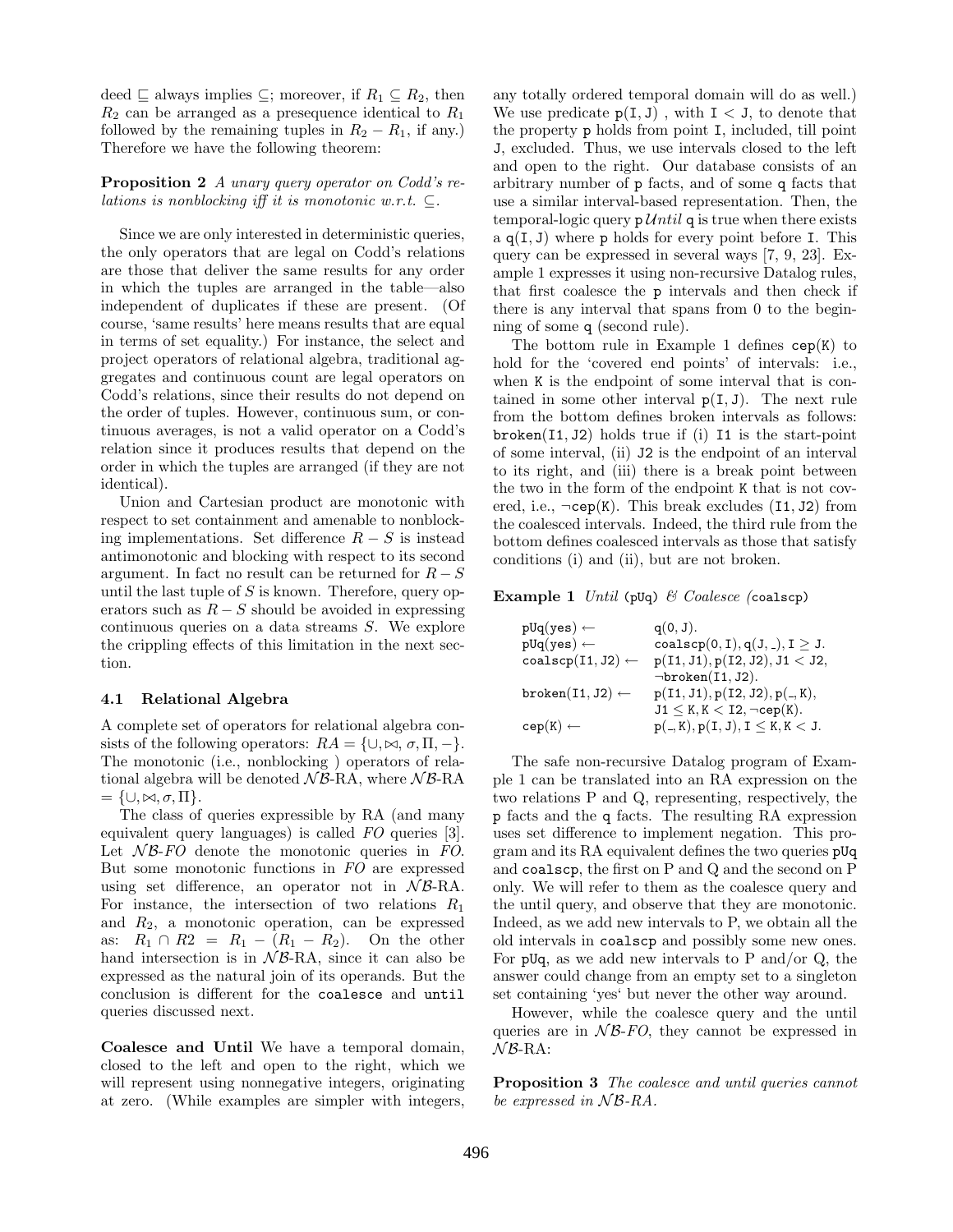Proof Sketch: Let P be the table containing the intervals to be coalesced. By selection and projection on the Cartesian product of P with itself  $n-1$  times, we can express the coalescing of up to n intervals from P. But P can contain an arbitrary number of intervals.  $\Box$ 

Meanwhile, we observe that this problem can be solved using  $N\beta$ -RA with recursion. Here is a solution:

 $pUq(yes) \leftarrow$  q(0, J).  $pUq(yes) \leftarrow$  coalscp $(0, I), q(J, ...)$ ,  $I \geq J$ .  $\mathrm{coalscp}(I,J) \leftarrow \mathrm{p}(I,J).$  $\text{coalscp}(I1, J2) \leftarrow \text{coalscp}(I1, J1), \text{coalscp}(I2, J2),$  $J1 > I2$ .

**SQL-** $N\beta$  We next consider  $N\beta$ -SQL, i.e., the nonblocking subset of SQL-2 that can be used for writing queries on data streams. We need to exclude nonmonotonic constructs, such as EXCEPT, NOT EXIST, NOT in and all. Moreover all the standard SQL-2 aggregates, must be left out because they are blocking. The surprising conclusion is that expressive power of  $N\beta$ - $SQL$  is the same as  $N\mathcal{B}-RA$ , although  $SQL$  can express more monotonic queries than RA. In fact, some queries expressed using aggregates are monotonic. For instance, Example 2, below, computes from empl(EmpNo, Sal, DeptNo) all the departments where the sum of employee salaries exceeds a given constant C.

Example 2 Departments where the sum of employee salaries exceeds  $C.$  Assume  $Sal > 0.$ 

SELECT DeptNo FROM empl GROUP BY DeptNo HAVING  $SUM(empLSal) > C$ 

This is obviously a monotonic query, insofar as the introduction of a new empl can only expand the set of departments that satisfy this query; however this sum query cannot be expressed without the use of aggregates. The problem of the blocking SQL queries has long been recognized by data stream researchers, who have proposed the use of devices such as punctuation [32] and windows [21] to address this problem. While these approaches deal effectively with important aspects of the problem, they do not solve the expressivity problems discussed so far. For instance, punctuation and windows cannot be used to implement queries of Example 1 or Example 2 unless some external constraints can be used to turn these blocking queries into nonblocking queries (such as, bounds on the maximum number of employees in a department).

One approach to remedy these problems consists in allowing the programmer to use nonmonotonic constructs but exclusively to write monotonic queries. Then, the queries of Example 1 or Example 2 will be allowed and the loss of expressive power is avoided. Unfortunately, this approach is practically attractive

only if the compiler/optimizer is capable of recognizing monotonic queries, and thus warning the user when a certain query is blocking and thus cannot be used as a continuous query. Unfortunately, deciding whether a query is monotonic can be computationally intractable and can also depend on information, such as empl.Sal >0, which is obvious to the user but not the optimizer.

A better approach is to introduce new monotonic operators to extend the  $N\mathcal{B}$ -power of the query language. For instance, a natural extensions could be to add least fixpoint (LFP) operators to relational algebra, or equivalently, recursion constructs could be used in SQL [3]. LFP operators and recursive constructs are monotonic and they extend the power of RA or SQL to enable the expression of all DB-PTime queries [3]. However, it is not clear whether  $N\mathcal{B}\text{-RA+LFP}$ , or  $N\mathcal{B}\text{-}$ SQL with recursion, are  $N\beta$ -DB-PTime complete i.e. capable of expressing all monotonic queries in DB-PTime. Although the coalesce and until query can be easily expressed in  $N\mathcal{B}-RA+LFP$ , we do not have a general answer for this interesting theoretical question. We will leave this question for later investigations, since it is not of urgent practical importance, given that, in the past, recursive SQL queries have not proven very useful for sequence queries and mining queries. In this paper, we instead champion a very practical approach based of monotonic user-defined aggregates that deliver much higher levels of expressive power, not only in theory, but also in practice, as demonstrated in applications such as punctuated data streams, sequence queries, and mining queries.

## 5 User-Defined Aggregates

User Defined Aggregates (UDAs) are important for decision support, stream queries and other advanced database applications [8, 18, 12]. ATLAS [33] and ESL [18] adopt from SQL-3 the idea of specifying a new UDA by an INITIALIZE, an ITERATE, and a TER-MINATE computation; however, ATLAS and ESL let users express these three computations by a single procedure written in SQL—rather than by three procedures coded in procedural languages as prescribed by SQL-3<sup>1</sup> . Example 3 defines an aggregate equivalent to the standard avg aggregate in SQL. The second line in Example 3 declares a local table, state, where the sum and count of the values processed so far are kept. Furthermore, while in this particular example, state contains only one tuple, it is in fact a table that can be queried and updated using SQL statements and can contain any number of tuples. These SQL statements are grouped into the three blocks labeled, respectively, INITIALIZE, ITERATE, and TERMINATE. Thus, INITIAL-IZE inserts the value taken from the input stream and

<sup>1</sup>Although UDAs have been left out of SQL:1999 specifications, they were part of early SQL-3 proposals, and supported by some commercial DBMS.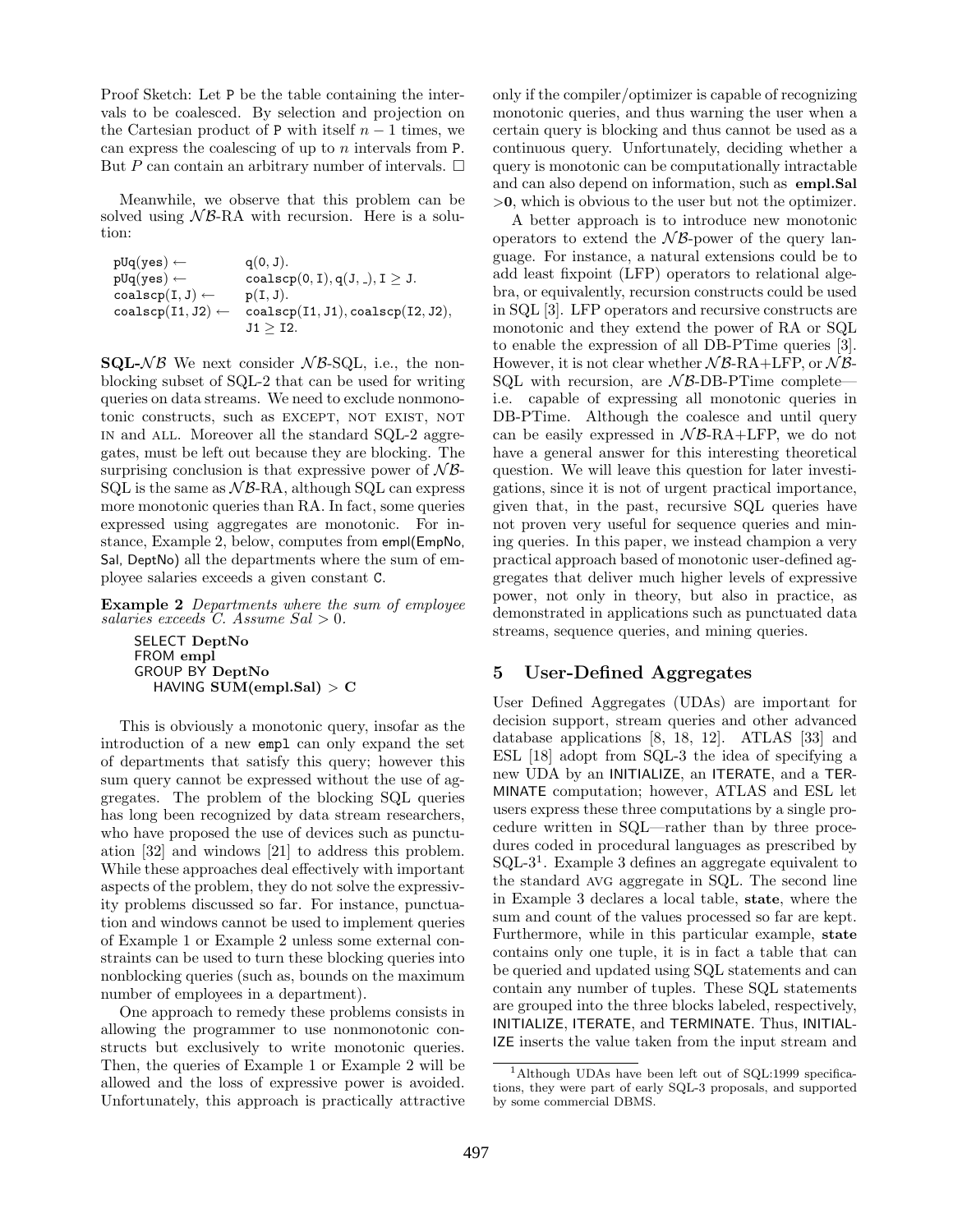sets the count to 1. The ITERATE statement updates the tuple in state by adding the new input value to the sum and 1 to the count. The TERMINATE statement returns the ratio between the sum and the count as the final result of the computation by the INSERT INTO RE-TURN statement<sup>2</sup>. Thus, the TERMINATE statements are processed just after all the input tuples have been exhausted.

#### Example 3 Defining the standard AVG

```
AGGREGATE myavg(Next Int) : Real
{ TABLE state(tsum Int, cnt Int);
    INITIALIZE : {
      INSERT INTO state VALUES (Next, 1);
    }
    ITERATE : {
      UPDATE state
         SET tsum=tsum+Next, cnt=cnt+1;
    }
    TERMINATE : {
      INSERT INTO RETURN
         SELECT tsum/cnt FROM state;
    }
}
```
Observe that the SQL statements in the INITIALIZE, ITERATE, and TERMINATE blocks play the same role as the external functions in SQL-3 aggregates. But here, we have assembled the three functions under one procedure, thus supporting the declaration of their shared tables (the state table in this example). This table is allocated just before the INITIALIZE statement is executed and deallocated just after the TERMINATE statement is completed. This approach to aggregate definition is very general. For instance, say that we want to support tumbling windows of 200 tuples [8]. Then we can write the UDA of Example 4, where the RETURN statements appear in ITERATE instead of TERMINATE. The UDA **tumble avg**, so obtained, takes a stream of values as input and returns a stream of values as output (one every 200 tuples). While each execution of the RETURN statement produces here only one tuple, in general, the UDA can return several tuples. Also observe that UDAs are allowed to declare local tables and apply arbitrary select and update actions on these tables, including the use of built-in and user-defined aggregates (possibly in a recursive fashion) [1, 18].

Thus UDAs operate as general stream transformers. Observe that the UDA in Example 3 is blocking, while that of Example 4 is nonblocking. Thus, nonblocking UDAs are easily and clearly identified by the fact that *their* TERMINATE *clauses* are *either empty or* absent. The typical default implementation for SQL aggregates is that the data are first sorted according to the GROUP-BY attributes: thus the very first operation in the computation is a blocking operation.

Instead, ESL uses a (nonblocking) hash-based implementation for the GROUP-BY (or PARTITION-BY) calls of the UDAs [18]. The semantics of UDAs therefore is based on sequential execution whereby the input sequence or stream is pipelined through the operations specified in the INITIALIZE and ITERATE clauses: the only blocking operations (if any) are those specified in TERMINATE, and these only take place at the end of the computation.

```
Example 4 AVG on a Tumble of 200 Tuples
AGGREGATE tumble avg(Next Int) : Real
    { TABLE state(tsum Int, cnt Int);
    INITIALIZE :INSERT INTO state VALUES (Next, 1)}
    ITERATE: {
       UPDATE state
         SET tsum=tsum+Next, cnt=cnt+1;
       INSERT INTO RETURN
         SELECT tsum/cnt FROM state
         WHERE cnt \% 200 = 0;
       UPDATE state SET tsum=0, cnt=0WHERE cnt \% 200 = 0
    }
    TERMINATE : { }
}
```
UDAs can be called and used in the same way as any other built-in aggregate. For instance, say that we are given a stored sequence (or an incoming stream) of purchase actions:

#### webevents(CustomerID, Event, Amount, Time)

Since UDAs process tuples one-at-a-time (as the cursor mechanism used by programming languages to interface with SQL) they dovetail with the physicallyordered sequence model, and can also express well the search for pattern in sequences. Say for instance that we want to find the situation where users, immediately after placing an order, ask for a rebate and then cancel the order. Finding this pattern in SQL requires two selfjoins to be computed on the incoming stream of webevents. In general recognizing the pattern of  $n$ events would require  $n - 1$  joins and queries involving the joins of many streams can be complex to express in SQL, and also inefficient to execute. Also the notion that a tuple must immediately follow another tuple is complex to formulate in SQL. UDAs can be used to solve these problems. For instance, say that we want to detect the pattern of an order, followed a rebate, and then, immediately after that a cancellation. Then the following nonblocking UDA can be used to return the string 'pattern123' with the CustomerID whose events have just matched the pattern (the aggregate will be called with the group-by clause on CustomerID). This UDA models a finite state machine, where 0 denotes the failure state, which is set whenever the right combination of current-state and input is not observed. Otherwise, the state is first set to 1 and then advanced till 3, where 'pattern123' is returned, and the computation continues.

 $^2\mathrm{To}$  conform to SQL syntax, <code>RETURN</code> is treated as a virtual table; however, it is not a stored table and cannot be used in any other role.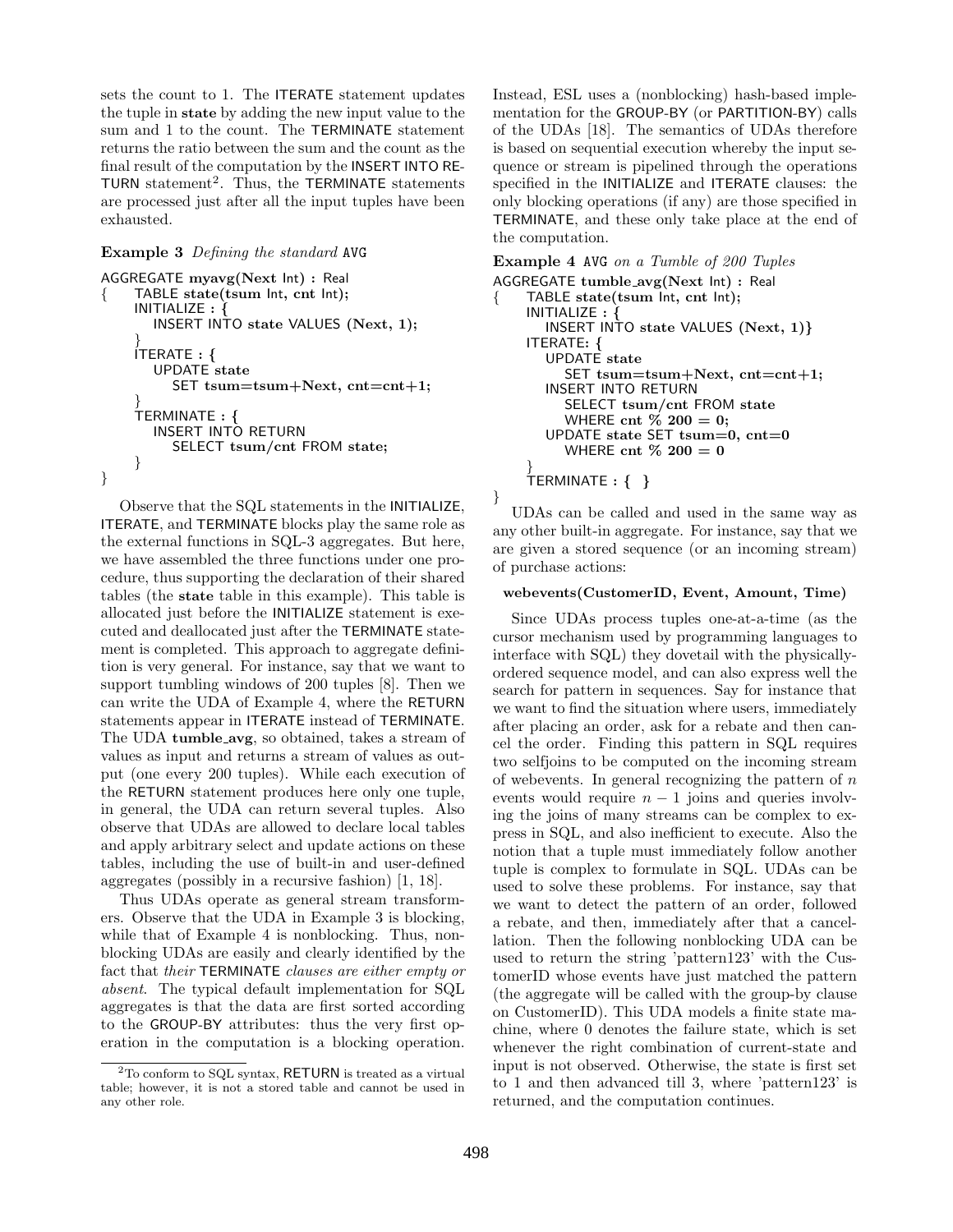Example 5 First the order, then the rebate and finally the cancellation

```
AGGREGATE pattern(Next Char) : Char
    { TABLE state(sno Int);
       INITIALIZE : {
       INSERT INTO state VALUES(0);
       UPDATE state SET sno = 1WHEN Next='order';}
    ITERATE: {
       UPDATE state SET sno = 0WHERE NOT(\text{sno} = 1 \text{ AND})Next = 'rebate')AND NOT(sno = 2 AND Next = 'cancel')
         AND Next <> 'order'
       UPDATE state SET sno = 1WHERE Next='order';
       UPDATE state SET sno = sno+1WHERE (sno = 1 AND Next = 'rebate')
            OR(\text{sno} = 2 \text{ AND Next} = 'cancel')INSERT INTO RETURN
         SELECT 'pattern123' FROM state
         WHERE \text{sno} = 3;
    }
}
```
Very often, the input order of sequence elements is the same as their production order — this fits the design of UDAs naturally. In [28], Seshadri et al. showed an example of query that asks for the 3-day average of the close of IBM stock values when the value of DEC is greater than that of HP. In the following example, the UDA only needs to store the last three-day values for IBM and compares the values of DEC and HP to see whether the average should be output. Note that it is easy to generalize the expression using UDA to compute  $n$ -day average using state to store last  $n$ -day values of IBM.

Example 6 3-day average for IBM when DEC>HP

```
AGGREGATE 3DayAve(ibm Real,dec Real,hp Real):Real
    { TABLE state(st Int, nd Int, rd Int,tcnt Int);
    INITIALIZE : {
      INSERT INTO state VALUES (0, 0, \text{ibm}, 1)INSERT INTO RETURN
         SELECT third/tcnt FROM state
         WHERE dec>hp;}
    ITERATE: {
      UPDATE state
         SET st=nd, nd=rd, rd=ibm;
      UPDATE state
         SET tcnt=tcnt+1
         WHERE tcnt<3;
      INSERT INTO RETURN
         SELECT (st+nd+rd)/tcnt FROM state
         WHERE dec>hp;
    }
    TERMINATE : { }
}
```
UDAs are also suitable for punctuated data streams [32]. When an input arrives, the UDA needs to compute the results, store the state and output based on punctuation. In Example 7, we want to output the average stock value of each company when we receive its closing value tuple which is a punctuation indicating that no more tuple of this company will arrive. We use the table state to store the summary (sum and count) of each company which is the minimal amount of information that we should store for further computations. Upon detection of a punctuation mark indicating the arrival of the closing-value tuple (with condition close=1), we return the average for this company.

Example 7 Output average price for each company when closing price tuple enters

```
AGGREGATE CoSum(cid Int,price Real,close Int):Real
    { TABLE state(tcid Int, tsum Int,tcnt Int);
    INITIALIZE : {
       INSERT INTO state VALUES (cid, price, 1);}
    ITERATE: {
       UPDATE state
          SET tsum=tsum+price, tcnt=tcnt+1;
          WHERE tcid=cid;
       INSERT INTO state
          SELECT cid, price, 1 FROM state
          WHERE cid NOT IN (
                   SELECT tcid FROM state);
       INSERT INTO RETURN
         SELECT tsum/tcnt FROM state
         WHERE tcid=cid AND close=1;
    }
    TERMINATE : { }
}
```
Therefore UDAs, unlike traditional SQL, are wellsuited to supporting state-based reasoning and queries, as needed in sequence and data stream applications. The use of UDAs to support the mining of data streams is discussed in [18]. In the next section, we show that UDAs are able to express the ultimate state machine: a Turing machine. Readers who are primarily interested in the applications of this theoretical result to data streams can proceed directly to Section 7, where we discuss the  $N\beta$ -completeness of monotonic UDAs and their benefits in data stream applications.

## 6 Completeness on DB Relations

Turing completeness is hard to achieve for database languages [3]. In particular, SQL is not Turing complete, and thus not capable of expressing all dataintensive applications. The power of a query language is defined as the class of functions it can express on (an input tape encoding) the database [3]. We will next show that UDAs can compute an arbitrary query function encoded as a Turing machine.

A Turing Machine is defined by a tuple  $M =$  $(Q, \Sigma, \Upsilon, \delta, q_0, \cdot, F)$ , where Q is a finite set of states,  $\Sigma \subseteq \Upsilon$  is a finite set of input symbols,  $\Upsilon$  is a finite set of tape symbols with  $Q \cap \Upsilon = \phi$ ,  $\vdash \subset \Upsilon - \Sigma$  is a reserved symbol representing the blank symbol,  $q_0 \subseteq Q$ is an initial state,  $F \subseteq Q$  is a set of accepting or final states,  $\delta: Q \times \Upsilon \to Q \times \Upsilon \times \{1, 0, -1\}$  is a transition mapping where 1,0,-1 denote motion directions.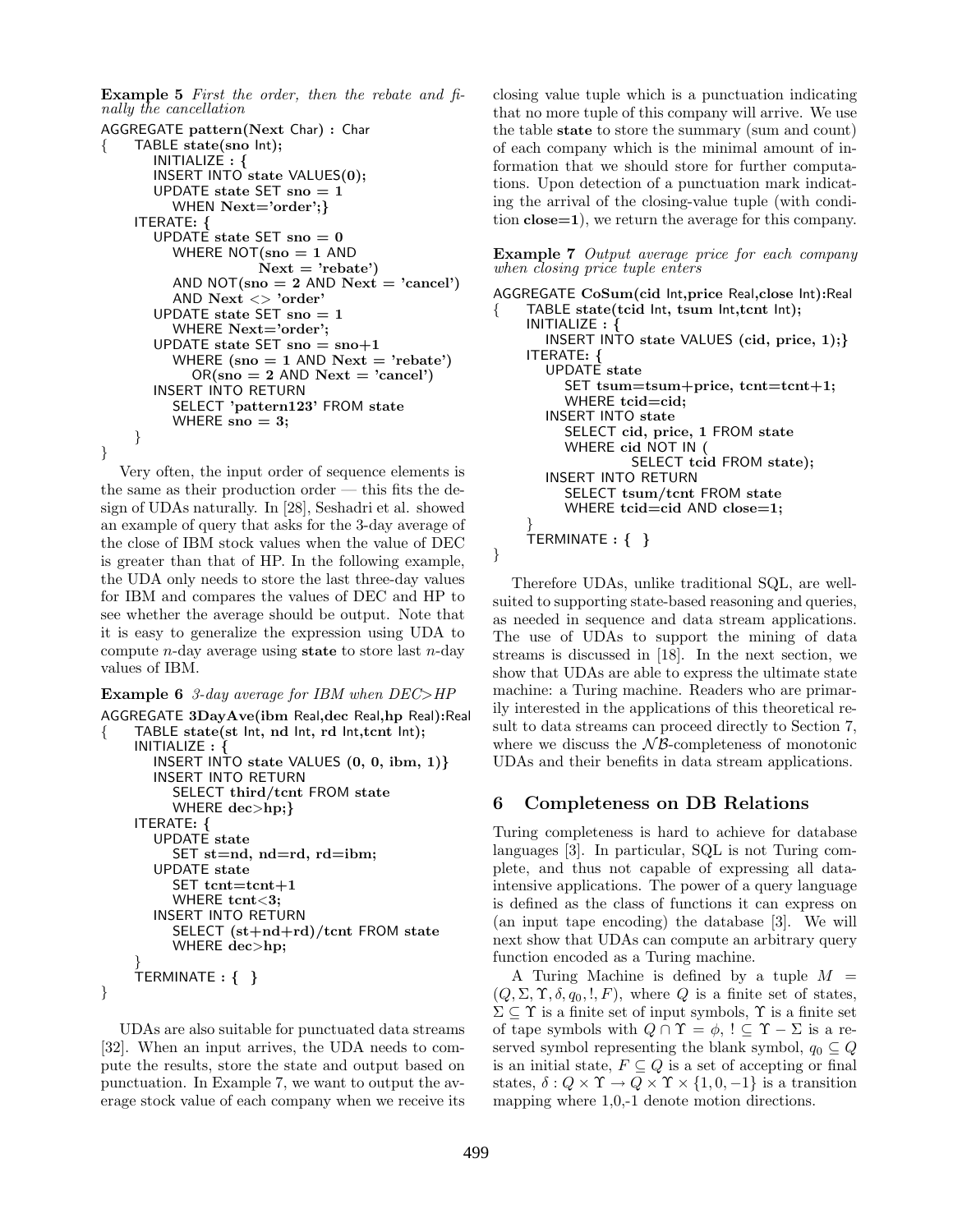In our implementation, a user may define a Turing Machine by giving four elements: a transition  $map(E1)$ , accepting states $(E2)$ , a tape containing the  $input(E3)$  and an initial state( $E4$ ). With UDA, we put E1 into a table called transition. E2 is put into table accept. E3 is put into table tape, which uses an attribute called pos to memorize the position of each symbol in the tape. Also, there is a table called current, which stores the current state, the current symbol and its position on the tape during each iteration. At the first iteration, the initial state (E4) and the leftmost symbol on the tape  $(pos=0)$  are put into current.

For each iteration, a tuple of current is passed to a UDA called turing. If the transition function is defined for the (state, symbol) pair, we obtain the next state, the new symbol and the motion direction for the tape head. Then, the symbol pointed by the tape head is replaced by the new symbol. We move the head to the next position, which is given by  $pos + move$ . If it is a non-existing position on the tape, a new blank symbol is inserted at that position. Then, the updated tuple is inserted into current which is then passed to the UDA turing for the next iteration. The above procedures are repeated until the transition function  $\delta$  is not defined for some (state, symbol) pair. In this case, the machine halts and checks whether the current state is an accepting state or not, based on the list of accepting states in table accept.

The following is the implementation of a Turing Machine using UDAs.

TABLE current(stat Char(1), symbol Char(1), pos Int); TABLE tape(symbol Char(1), pos Int); TABLE transition(curstate Char(1), cursymbol Char(1), move int, nextstate  $Char(1)$ , nextsymbol  $Char(1)$ ;

```
TABLE accept(accept Char(1));
```

```
AGGREGATE turing(stat Char(1), symbol Char(1),
                      curpos Int) : Int
{ INITIALIZE: ITERATE: {
       /*If TM halts, return 1/0(accept/reject)*/
      INSERT INTO RETURN
         SELECT R.C
         FROM (SELECT count(accept) C
                  FROM accept A
                  WHERE A.accept = stat) R
         WHERE NOT EXISTS (
           SELECT * FROM transition T
           WHERE stat = T.curstateAND symbol = T.cursymbol);'* write tape *
       DELETE FROM tape
         WHERE pos = cupos;INSERT INTO tape
         SELECT T.nextsymbol, curpos
         FROM transition T
         WHERE T.curstate = stat
            AND T.cursymbol = symbol;
       /* add blank symbol if necessary */
      INSERT INTO tape
         SELECT '!', curpos + T.move
         FROM transition T
         WHERE T{\text .curstate} = {\text .stat}
```

```
AND T.cursymbol = symbol
            AND NOT EXISTS (
             SELECT * FROM tape
             WHERE pos = cupos + T.move);/* move head to the next position */
       INSERT INTO current
         SELECT T.nextstate, A.symbol, A.pos
         FROM tape A, transition T
         WHERE T.curstate = stat
            AND T.cursymbol = symbol)
            AND A.pos = \text{curpos} + T.move; \}INSERT INTO current
    SELECT \gamma p<sup>'</sup>, A.symbol, 0
    FROM tape A WHERE A.pos = 0;
SELECT turing(stat, symbol, pos) FROM current;
```
In the following, we implement a Turing Machine to find the maximum among the input numbers. The maximum will be stored back into the tape.

Example 8 Turing Machine for finding the maxi $mum$ 

Let  $M = (Q, \{0, 1\}, \{0, 1, 2, 3, 1\}, \delta, p, 1, \{\})$  be a Turing Machine for finding the maximum where  $\delta$  is given by Table 1. For simplicity, we assume that each number is an integer. Then we represent them in unary, i.e.  $i \geq 0$  is represented by the string  $0^i$ . These integers are placed on the input tape separated by 1's. The idea of this machine is to repeatedly compare the two left most integers in the input tape and to store the largest one back into the input tape. When the machine halts, we eliminate all symbols but 0's to extract the integer(in unary) in the input tape as the output of the query, which is the maximum number.

|                  |            |            | $\mathcal{D}_{\mathcal{L}}$ |              |              |
|------------------|------------|------------|-----------------------------|--------------|--------------|
| $\boldsymbol{p}$ | q, 2, 1    | $u,$ !, 1  |                             |              | p, !, 1      |
| q                | q, 0, 1    | r, 1, 1    |                             |              | q, !, 1      |
| $\boldsymbol{r}$ | $s, 3, -1$ | $t, 1, -1$ |                             | r, 3, 1      | $t,$ !, $-1$ |
| $\boldsymbol{s}$ | $s, 0, -1$ | $s, 1, -1$ | p, 2, 1                     | $s, 3, -1$   | $s, !, -1$   |
| t                | $w, 0, -1$ | $t, !, -1$ | $t, 0, -1$                  | $t,$ !, $-1$ | $t,$ !, 1    |
| $\boldsymbol{u}$ | u, 0, 1    | $v, 1, -1$ |                             | u, 0, 1      |              |
| $\boldsymbol{v}$ | $v, 0, -1$ |            |                             |              | p, !, 1      |
| w                | $w, 0, -1$ |            | $w, o, -1$                  |              | p, !, 1      |

Table 1: Transition mapping  $\delta$  for finding the maximum.

In the previous section, we have shown that UDA can express any function encoded in arbitrary input tape. A simple UDA can be used to encode a given table and then, on its TERMINATE state call the UDA that performs the actual computations. For several tables we can let the various UDAs write into the same input tape, with the last UDA calling the actual computation. But such an encoding of one or more tables into an input tape is a blocking computation. For continuous queries we seek nonblocking computations on one or more data streams. These are discussed next.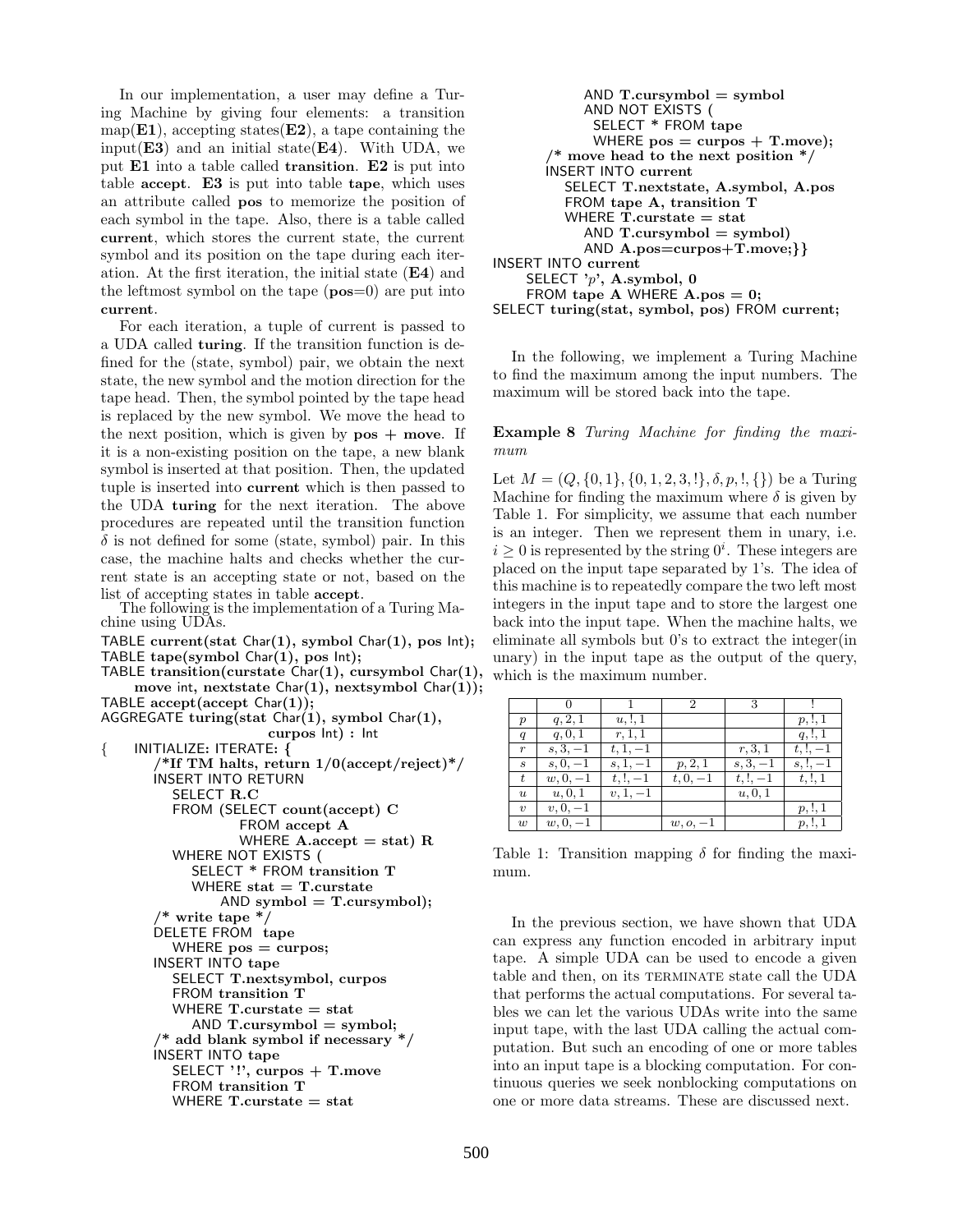#### 7 Completeness on Data Streams

According to [13], 'queries over streams run continuously over a period of time and incrementally return new results as new data arrive.' In the following, we will show how to compute a query over streams. We will focus on monotonic functions as they are the only continuous queries supported on data streams.

Every monotonic function  $F$  on an input data stream can be computed by a UDA that uses three local tables, called  $IN$ ,  $TAPE$ , and  $OUT$ , and performs the following operations for each new arriving tuple:

- 1. Append the encoded new tuple to  $IN$ ,
- 2. Copy IN to TAPE, and compute  $F(1N) OUT$ as described in Section 5,
- 3. Return the result obtained in 2 and append it to OUT.

Since these operations are executed on each arriving new tuple, they are performed in the ITERATE state of the UDA, which is therefore nonblocking. Thus, every monotonic function on a single data stream can be computed by a nonblocking UDA.

However, the situation is more complex for multiple data streams, since these need to be merged into a single stream before UDAs can be applied. For instance, the operator used in SQL:1999 for computing the union,  $R_1 \cup R_2$  of the ordered relations  $R_1$  and  $R_2$ while preserving duplicates cannot be used. In fact, this operator will list all the tuples in  $R_1$  before the tuples in  $R_2$ . Thus this operator is blocking with respect to its first argument. We instead need operators that merge the two streams by assuring not only fairness, but also minimizing the delay across streams. To achieve this timestamps are needed and then the union operator can be defined that union-merges these multiple streams into one by their timestamps.

Therefore we now consider explicitly timestamped data streams and time-series sequences, where tuples are explicitly ordered by increasing values of their timestamps. <sup>3</sup> We begin with notion of  $\tau$ -presequence defined as the sequence of tuples up to a given timestamp  $\tau$ :

Definition 5 Presequence: Let S and R be two sequences ordered by their timestamp.  $R^{\tau}$  is defined as the set of tuples of R with timestamp less than or equal to  $\tau > 0$ . If  $S = R^{\tau}$  for some  $\tau$ , then S is said to be a presequence of R, denoted S  $\sqsubseteq^t$ R. In general, let  $S_1, ..., S_n$  and  $R_1, ..., R_n$  be timestamped sequences.  $(S_1, ..., S_n) \sqsubseteq^t (R_1, ..., R_n)$  when  $(S_1, ..., S_n) = (R_1^{\tau}, ..., R_n^{\tau})$  for some  $\tau$ .

Then the notion of monotonicity can also be defined naturally. A unary operator  $G$  is monotonic if  $L_1 \sqsubseteq^t S_1$  implies  $G(L_1) \sqsubseteq^t G(S_1)$ . A binary operator H is monotonic when  $(L_1, L_2) \sqsubseteq^t (S_1, S_2)$  implies  $H(L_1, L_2) \sqsubseteq^t H(S_1, S_2).$ 

In operational terms,  $S \n\sqsubset^t R$  can be viewed as a statement that R was obtained from  $S = R^{\tau}$  by appending some additional tuples with timestamps larger than those in  $S$ : for instance,  $S$  might be the stream received up to time  $\tau$ , and R the stream received after waiting a little longer i.e., up to time  $\tau' > \tau$ .

For  $\tau = 0$ ,  $S^{\tau} = \emptyset$  is an empty sequence. Let  $\Omega(S)$ denote the largest timestamp in  $S$  (0 if  $S$  is empty). A query operator is said to be null when it returns the empty sequence for every possible value of its argument(s).

Then, the notion of nonblocking operators on logical sequences can be defined as follows:

#### Definition 6 Nonblocking.

- A nonnull unary operator G is said to be nonblocking, when  $G^{\tau}(S) = G(S^{\tau})$ , for every  $\tau$ .
- A nonnull binary operator G is said to be nonblocking, when,  $G^{\tau}(L, S) = G(L^{\tau}, S^{\tau})$ , for every τ .

We can then show that functions on logically ordered sequences can be implemented by nonblocking operators iff they are monotonic w.r.t.  $\sqsubseteq^t$ . It also follows that only blocking implementations are possible for an operator that computes the difference of two streams, since difference is antimonotonic on its second argument.

The previous notions lead to natural generalizations for selection, projection and union; suitable generalizations of Cartesian product and join are also available [5] but they are outside the scope of this paper (since they are not needed for the completeness of our language). For union we have:

**Union.** Let  $\cup^{\tau}$  denote the stream transducer implementing union.  $\cup^{\tau}$  returns, at any given time  $\tau$ , the union of the  $\tau$ -presequences of its inputs:

$$
L \cup^{\tau} S = L^{\tau} \cup S^{\tau}
$$

In the following example, we demonstrate how to express a query using Union and UDA. Consider two streams of phone-call records:

StartCall(callID, time); Endcall(callID, time);

The stream StartCall is used to record a starting time of each call with its ID, while the stream EndCall is used to record a finishing time of each call with its ID. Given the above two streams, we are interested in finding the length of each call. Instead of joining two streams, we first union them together: CallRecord,

<sup>3</sup>Similar considerations can be made to arbitrary logically ordered sequences, where tuples are arranged and visited sequentially according to an ordering key consisting of one or more attributes.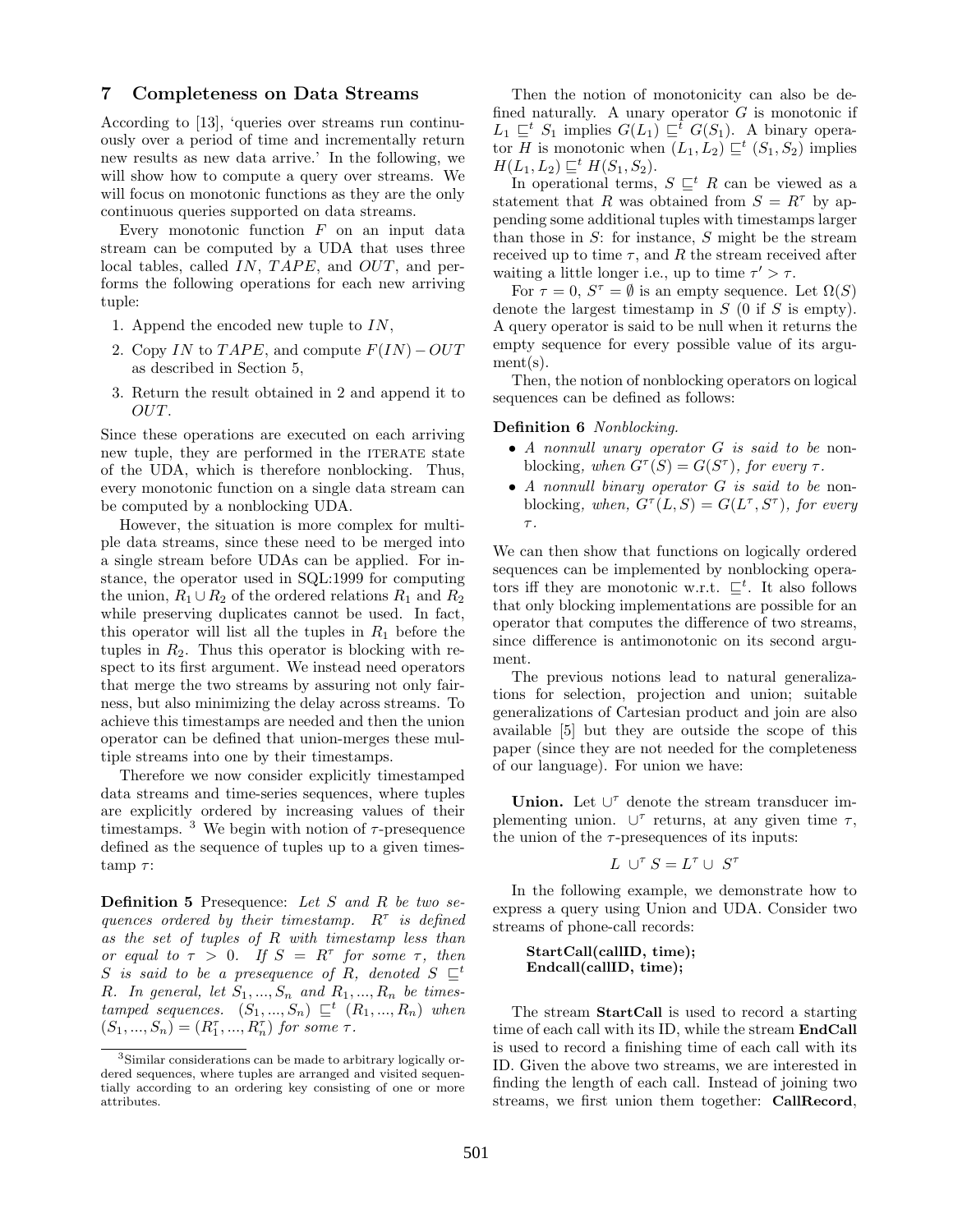which is sorted by the arrival timestamp. Moreover, we use a tag to indicate which stream does each tuple come from. Tuples are grouped by different callID group.

Example 9 Compute the length of each call.

SELECT callID, length(time, tag) AS CallLength, FROM ( SELECT callID, time, 'start'

FROM StartCall UNION ALL SELECT callID, time, 'end' FROM EndCall) AS CallRecord (callID, time, tag) GROUP BY callID;

The UDA length is used to compute the difference between the starting time and finishing time. We design this UDA to handle all the arrival ordering. This UDA is shown below:

```
AGGREGATE length(time, tag) : (CallLength)
{ TABLE state(ttime);
    INITIALIZE: ITERATE :{
      INSERT INTO state VALUES(time);
      INSERT INTO RETURN
         SELECT time-ttime FROM state
         WHERE tag='end;
      INSERT INTO RETURN
         SELECT ttime-time FROM state
         WHERE tag='start';}}
```
We can now show the completeness of languages supporting union operators and nonblocking UDAs on data streams, in the sense that they can express every monotonic function on their input.

 $N\beta$  UDAs:  $N\beta$ -UDAs are those where the TERMI-NATE state is empty or missing.

**Proposition 4** NB-Completeness. Every computable monotonic function on timestamped data streams can be expressed using  $N\mathcal{B}$ -UDAs and union.

From a formal viewpoint, these results can be extended to physically ordered data streams by simply viewing sequence numbers as time stamps (then,  $\sqsubseteq$  becomes a special case of  $\sqsubseteq^t$ ). The problem is that tuples from two streams that have the same sequence number could have arrived at very different times. Therefore most systems and users prefer the solution of merging the tuples of two streams according to the order in which they are actually processed. This is equivalent to viewing them as logically ordered streams where the time stamp is the current time at the point in which the tuples are processed for union.

# 8 Conclusions

Data streams require significant changes in traditional DB technology. This paper is the first to propose a formal analysis of how query languages and also data models are impacted by these changes, to propose practical solutions for the resulting problems. We studied how traditional models, where data is viewed as unordered sets of tuples, can be enriched with (physical and logical) ordering, and the notion of set containment can be generalized to the new framework. While data streams bring enrichments to data models, they bring restrictions to the query languages since they require nonblocking queries.

We characterized nonblocking queries as monotonic queries, and introduce the notion of  $N\mathcal{B}$ -completeness that characterize the expressive power hierarchies for continuous query languages on data streams. We thus proved that RA and SQL are no longer complete for nonblocking queries (exacerbating limitations which had already surfaced with data mining and sequence queries). To solve this problem, we proposed the use of UDAs, a native extensibility mechanism that makes SQL Turing-complete on stored data. For data streams, we introduced the notion of  $N\mathcal{B}$ -completeness for query languages capable of expressing all functions computable via nonblocking procedures; then we showed that any query language supporting UDAs and nonblocking union is  $N\mathcal{B}$ -complete. Of course, this is not to suggest that practical continuous query languages, such as the ESL language we are implementing [18], only need these two constructs. Practical datastreams languages should support SQL, and additional constructs needed for data streams, such as logical and physical windows [4]. (For instance, ESL also supports windows on UDAs [18]). But there are situations where the additional power of UDAs becomes critical: these situations include data mining functions [33], sequence queries [25], and special situations where more control is needed to minimize the use of memory [18]. The fact that the notion of UDAs is fully compatible with the syntax and semantics of existing prototypes, and they already part of some systems [8, 18], enhances the practical import of the theoretical findings summarized in this extended abstract.

#### Acknowledgements

This work was supported in part by a gift from Teradata, and by the National Science Foundation grant NSF-IIS 0339259.

#### References

- [1] ATLaS user manual. http://wis.cs.ucla.edu/atlas.
- [2] SQL/LPP: A Time Series Extension of SQL Based on Limited Patience Patterns, volume 1677 of Lecture Notes in Computer Science. Springer, 1999.